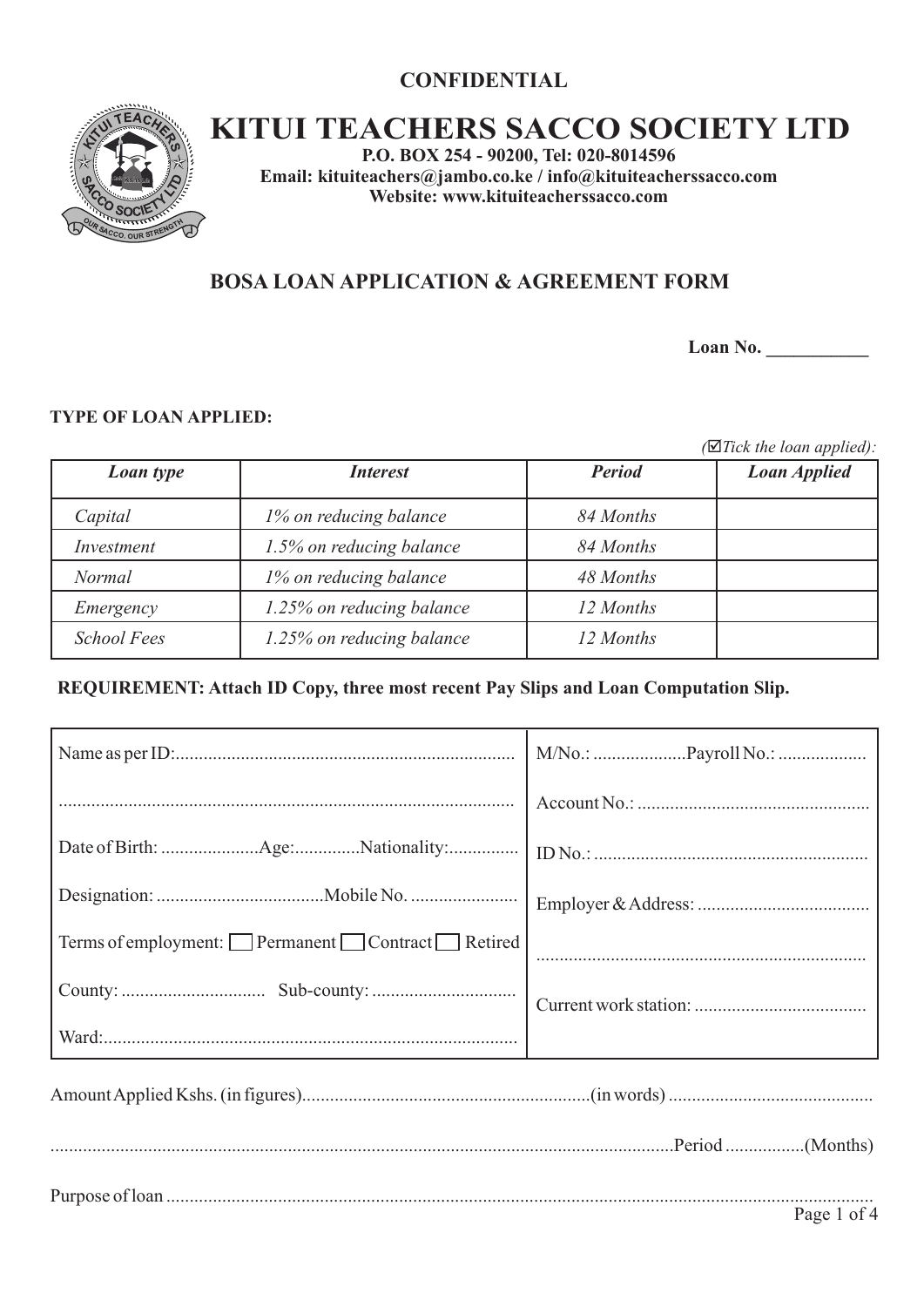| <b>LOAN OFFSETTING:</b> Do hereby authorize the society to offset my outstanding loan balance(s) and recover the                    |                                           |  |  |  |  |
|-------------------------------------------------------------------------------------------------------------------------------------|-------------------------------------------|--|--|--|--|
| same plus the relevant commission(s) from the proceeds of fresh loan.                                                               |                                           |  |  |  |  |
| Loans to offset ( $\overline{\mathcal{Q}}$ Tick) $\Box$ Capital $\Box$ Investment $\Box$ Normal $\Box$ School Fees $\Box$ Emergency |                                           |  |  |  |  |
|                                                                                                                                     | Super Prime Hekima Special Advance M-pata |  |  |  |  |

#### **ACKNOWLEDGMENTOFTERMS AND CONDITIONS**

*I hereby declare that the forgoing particulars are true to the best of my knowledge and belief and agree to abide by the laws of the society, the credit policy provisions and any other variations by the Board of Directors. I do accept personal liability for the repayment of the loan amount until full settlement is done. I hereby assign all my final and terminal dues whatsoever nature with my employer to the SACCO as additional security for the payment of the loan.*

#### **CONSENTTO CREDITBUREAU REFERENCE LISTING**

| have authorized KITUI TEACHERS SACCO SOCIETY LTD to share my credit information, and to access my |  |
|---------------------------------------------------------------------------------------------------|--|
| credit profile from credit reference bureau.                                                      |  |
|                                                                                                   |  |

### **GUARANTORS INFORMATION**

*Guarantors are strongly advised to carefully read all the information provided in this form by the applicant, terms and conditions contained herein, so as to understand the full implications of signing this part. In consideration of the society granting the whole of the above loan or any lesser amount may be approved, the undersigned hereby accept jointly and severally liability for its repayment in the event of borrowers default. We* 

*understand that the amount in default may be recovered by an attachment of salary or savings and that we shall not be eligible for loan unless the amount in default has been cleared in full.*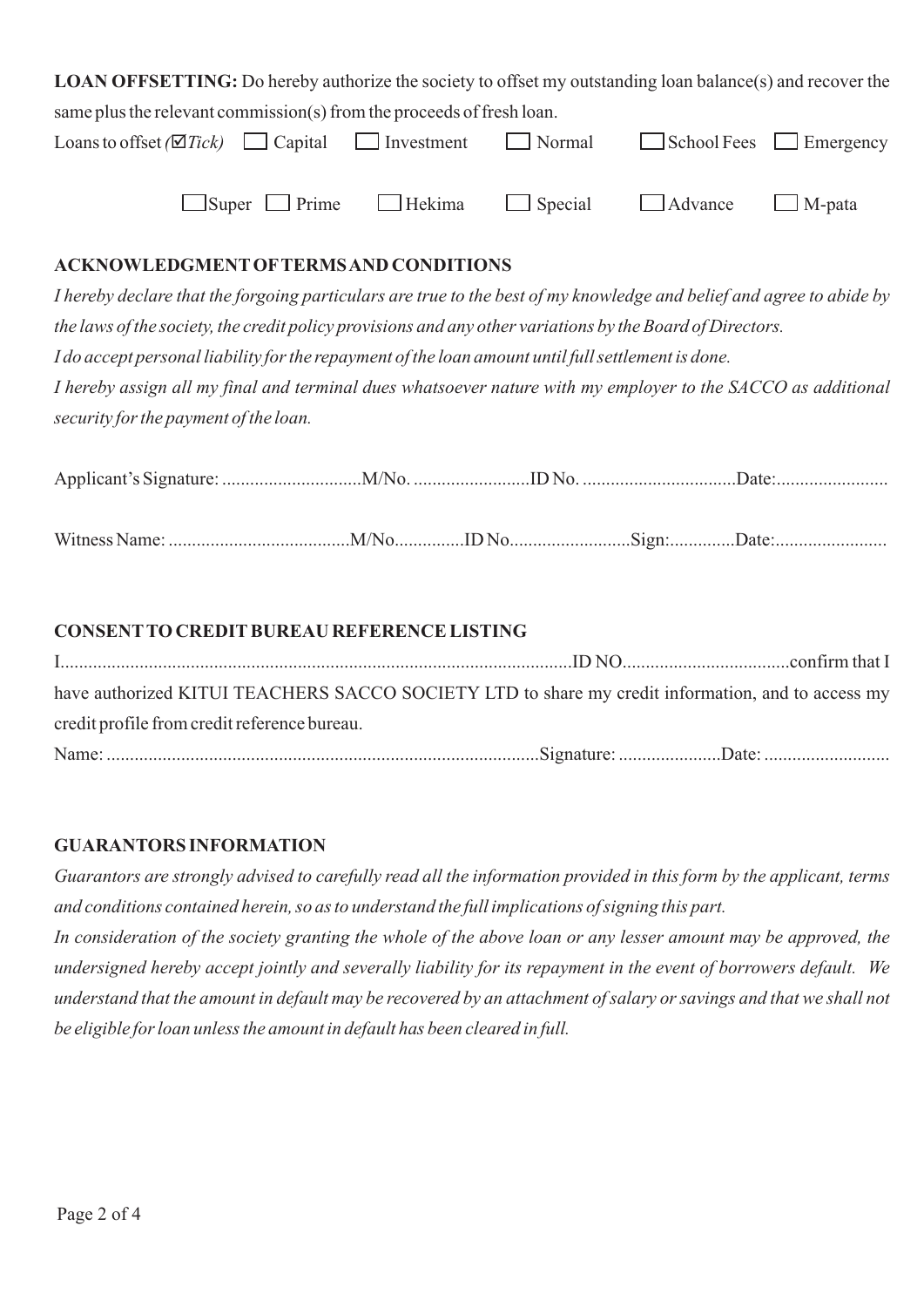| <b>NAME</b> | M/No. | <b>BOSA Deposits</b> | <b>Sign</b> |
|-------------|-------|----------------------|-------------|
|             |       |                      |             |
|             |       |                      |             |
|             |       |                      |             |
|             |       |                      |             |
|             |       |                      |             |
|             |       |                      |             |
|             |       |                      |             |
|             |       |                      |             |
|             |       |                      |             |
|             |       |                      |             |